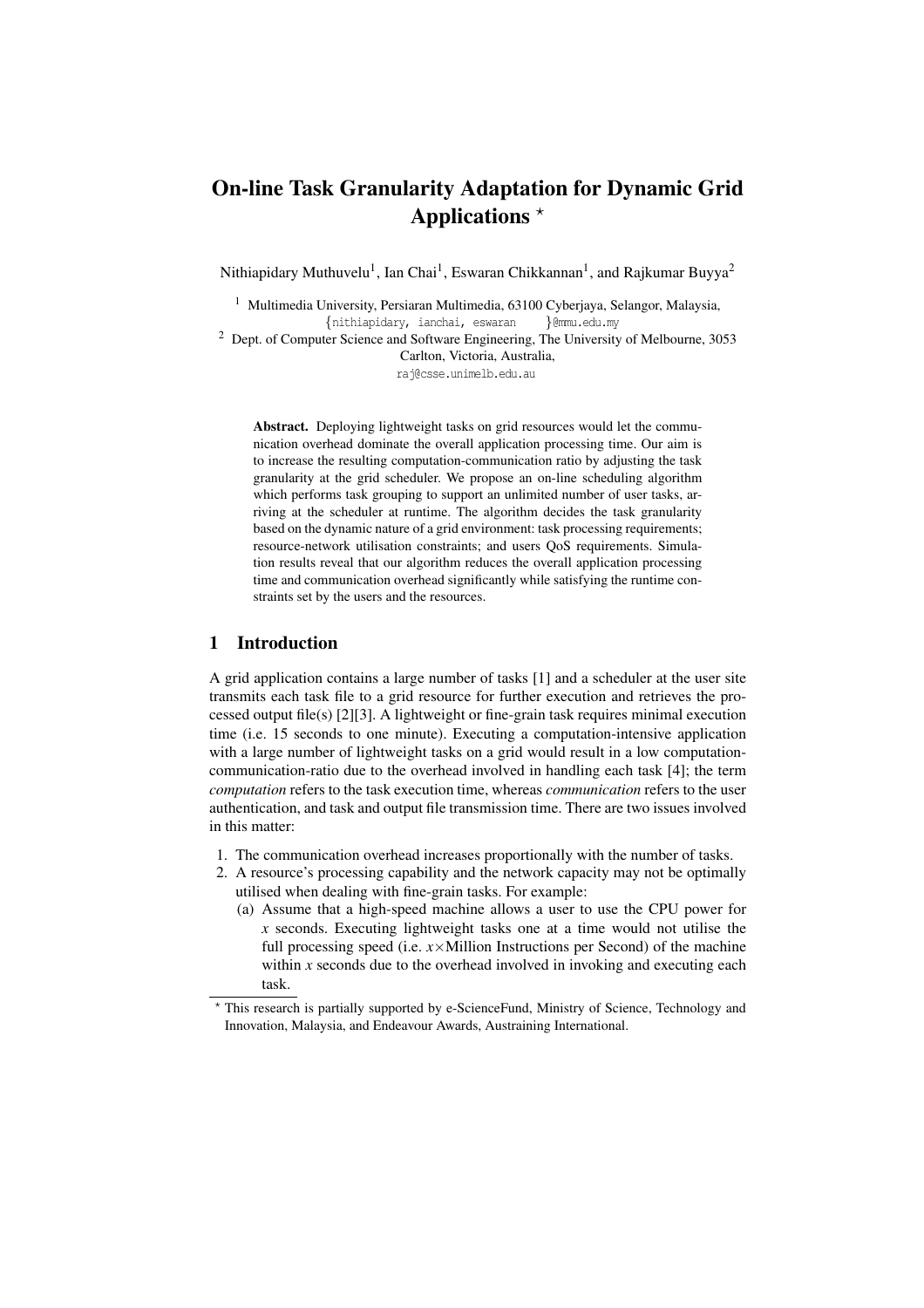(b) Transmitting task/output files (of very minimal sizes) one by one between the user and the resources would underutilise the relevant achievable bandwidth.

In short, deploying lightweight tasks on grid would lead to inefficient resourcenetwork utilisation, and unfavourable application throughput. This statement is proven with experiments in Sec. 5 of this paper. In our previous work [5], we showed that task grouping reduces the overall application processing time significantly. In our current work, we present an on-line scheduling algorithm for deciding the task granularity. The scheduler has no knowledge on the total number of tasks in the application as the tasks come on a real-time basis, arriving at the scheduler at runtime (e.g. processing data arriving from sensors).

Upon receiving the tasks, the scheduler selects and groups a number of tasks into a batch, and deploys the grouped task on a grid resource. The task granularity is determined as to maximise the resource-network utilisation and minimise the overall application processing time. Hence, the decision highly depends on the dynamic nature of a grid environment:

- 1. The processing requirements of each task in a grid application.
- 2. The utilisation constraints imposed by the resource providers to control the resource usage [6].
- 3. The varying bandwidths of the networks interconnecting the scheduler and the resources [7].
- 4. The quality of service (QoS) requirements for executing an application [8].

Our proposed scheduling algorithm focuses on computation-intensive, bag-of-tasks applications. It assumes that all the tasks in an application are independent and have similar compilation platform. The algorithm considers the latest information from the grid resources, decides the task granularity, and proceeds with task grouping and deployment. Our ultimate goal is to reduce the overall application processing time while maximising the usage of resource and network capacities.

The rest of the paper is organised as follows: Section 2 presents the related work. The factors and issues involved in task grouping in grid are described in Sec. 3. Section 4 explains the strategies and the process flow of the proposed scheduler system which is followed by the relevant performance analysis in Sec. 5. Finally, Sec. 6 concludes the paper by suggesting future work.

# 2 Related Work

Here, we focus on the work related to batch processing in distributed computing which involve task granularity adaptation. James et al [9] grouped and scheduled equal numbers of independent jobs using various scheduling algorithms to a cluster of nodes. This induced an overhead as the nodes were required to be synchronised after each job group execution iteration. Simulations were conducted to optimise the number of jobs in a batch for a parallel environment by Sodan et al [10]. The batch size is computed based on average runtime of the jobs, machine size, number of running jobs in the machine, and minimum/maximum node utilisation. However, these simulations did not consider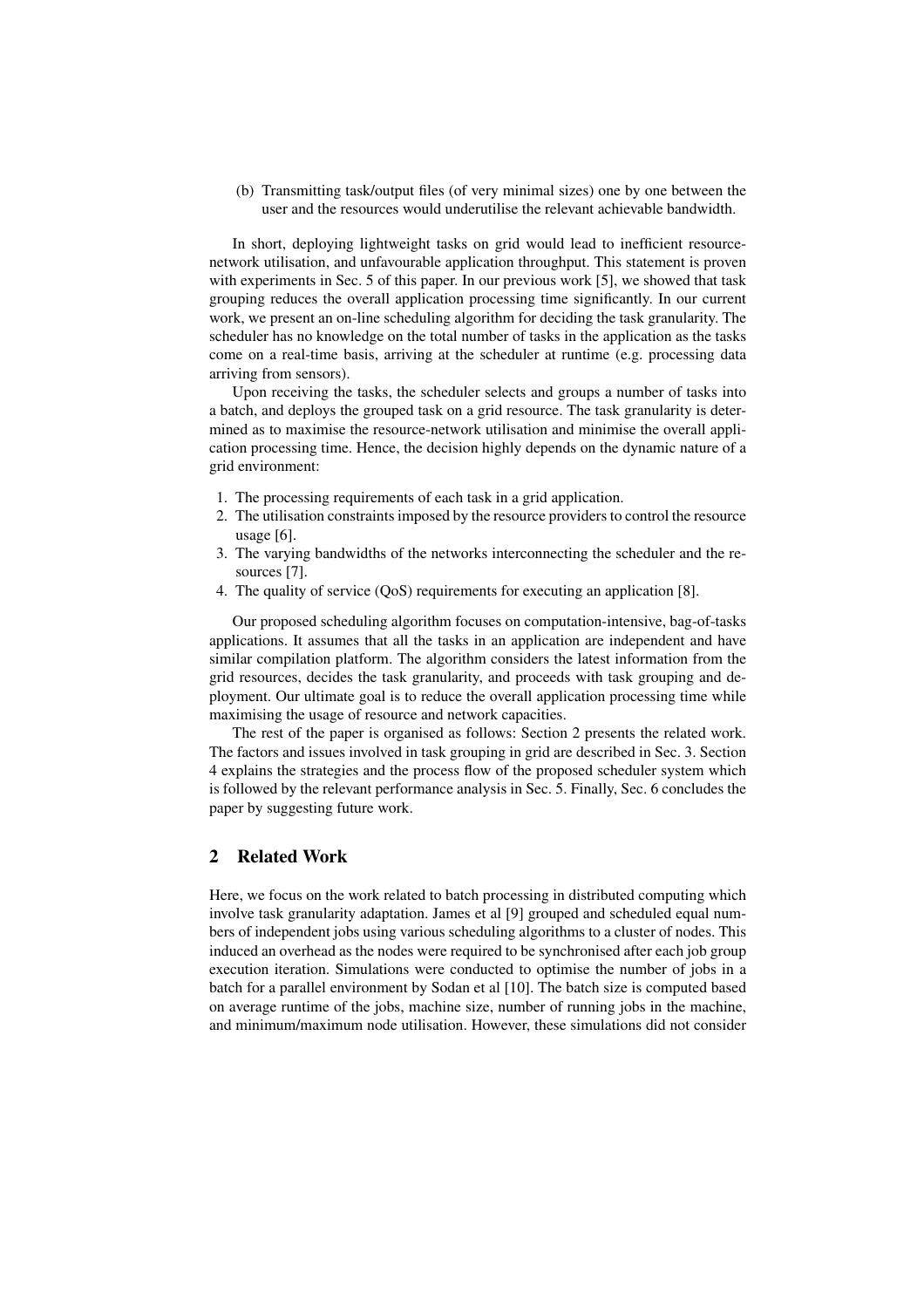the varying network usage or bottleneck, and it limits the flexibility of the job groups by fixing the upper and lower bounds of the number of jobs in the group.

Maghraoui et al [11] adapted the task granularity to support process migration (upon resource unavailability) by merging and splitting the atomic computational units of the application jobs. The jobs are created using a specific API; special constructs are used to indicate the atomic jobs in a job file which are used as the splitting or merging points during job migration.

A number of simulations had been conducted to prove that task grouping reduces the overall grid application processing time. The authors in [5][12] grouped the tasks based on resource's Million Instructions Per Second (MIPS) and task's Million Instructions (MI); e.g. for utilising a resource with 500 MIPS for 3 seconds, tasks were grouped into a single task file until the maximum MI of the file was 1500. MIPS or MI are not the preferred benchmark matrices as the execution times for two programs of similar MI but with different program locality (e.g. program compilation platform) can differ [13]. Moreover, a resource's full processing capacity may not be available all the time because of the I/O interrupt signals.

In our previous work [14], task grouping was simulated according to the parameters from users (budget and deadline), applications (estimated task CPU time and task file size), utilisation constraints of the resources (maximum allowed CPU and wall-clock time, and task processing cost per time unit), and transmission time tolerance (maximum allowed task file transmission time). The simulations show that the grouping algorithm performs better than the conventional task scheduling algorithm by 20.05% in terms of overall application throughput when processing 500 tasks. However, it was assumed that the task file size is similar to the task length which is an oversimplification as the tasks may contain massive computation loops.

In this paper, we treat the file size of a task separately from its length or processing needs. We also consider two additional constraints: space availability at the resource; and output file transmission time. In addition, the algorithm is designed to support an unlimited number of user tasks arriving at the scheduler at runtime.

### 3 Factors Influencing the Task Granularity

Figure 1 shows the implementation focus of our scheduling algorithm in a grid environment. The factors influencing the task granularity are passed to the scheduler from the (1) user application, (2) grid resources, and the (3) scheduler. The user application is a bag-of-tasks (BOT) with QoS requirements. Each task is associated with three requirement properties: size of the task file (TFSize); estimated size of the output file (OFSize); and the estimated CPU time (ETCPUTime). The QoS includes the budget (UBudget) and deadline (UDeadline) allocated for executing all the user tasks.

Each resource (R) from a set of participating grid resources (GR) provides its utilisation constraints to the scheduler:

- 1. Maximum CPU time (MaxCPUTime) allowed for executing a task.
- 2. Maximum wall-clock time (MaxWCTime) a task can spend at the resource. This encompasses the CPU time and the processing overhead (waiting time and task packing/unpacking overhead) at the resource.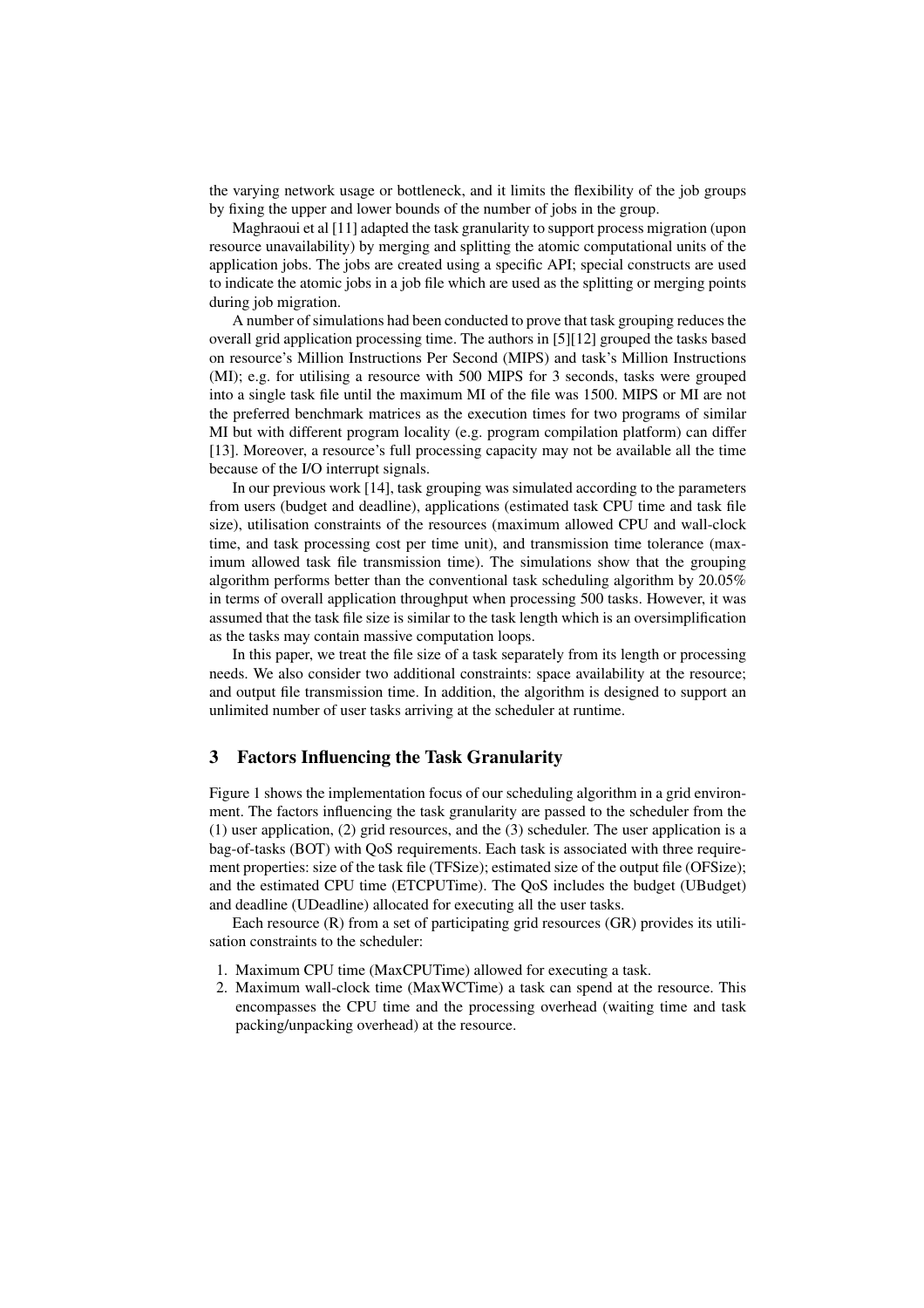

Fig. 1. Scheduler Components and their Information Flow

- 3. Maximum storage space (MaxSpace) that a task or a set of tasks (including the relevant output files) can occupy at a time.
- 4. Task processing cost (PCost) per unit time charged by a resource.

Finally, the network utilisation constraint is the maximum time that a scheduler can wait for the task/output files to be transmitted to/from the resources (MaxTransTime). It is the tolerance threshold that a scheduler can accept in terms of file transmission time.

Having these information, we derived the seven objective functions for determining the granularity of a task group, *T G*, for a resource, *Ri*, as follows:

**Objective 1:** *TG* CPU time  $\leq$  *MaxCPUTime<sub>Ri</sub>* Objective 2: *T G* wall-clock time ≤ *MaxWCTimeRi* Objective 3: *T G* and output transmission time ≤ *MaxTransTimeRi* **Objective 4:** *TG* and output file size  $\leq$  *MaxSpace*<sub>*Ri*</sub> Objective 5: *T G* turnaround time ≤ Remaining *UDeadline* **Objective 6:**  $TG$  processing cost  $\leq$  Remaining *UBudget* **Objective 7:** Number of tasks in  $TG \leq$  Remaining  $BOT<sub>TOTAL</sub>$ where,  $BOT<sub>TOTAL</sub>$  = total number of tasks waiting at the scheduler.

However, there are three issues that affect the granularity according to these seven objective functions.

ISSUE I: A resource can be a single node or a cluster. The task wall-clock time is affected by the speed of the resource's local job scheduler and the current processing load. In order to obey the objectives 2 and 5, one should know the overheads of the resources' queuing systems in advance.

ISSUE II: The task CPU time differs according to the resources' processing capabilities. For example, a group of five tasks can be handled by Resource A smoothly, whereas it may exceed the maximum allowed CPU time or wall-clock time of Resource B, in spite of having a similar architecture as Resource A; the processing speed of a resource cannot be estimated in advance based on the hardware specification only.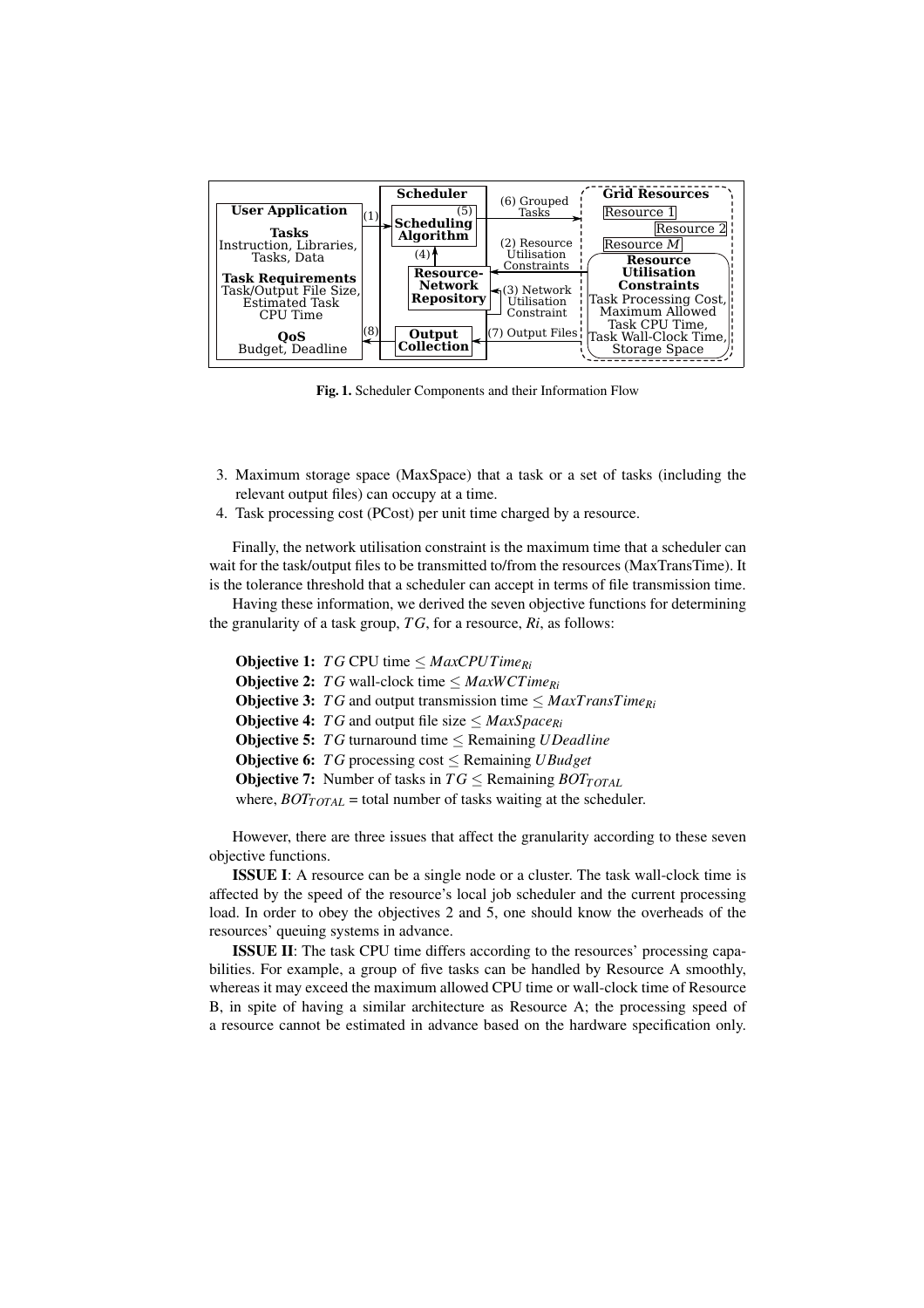Moreover, the task CPU time highly depends on the programming model or compilation platform. Hence, we should learn the resource speed and the processing need of the tasks prior to the application deployment.

ISSUE III: Task grouping increases the resulting file size to be transmitted to a resource, leading to an overloaded network. Moreover, the achievable bandwidth and latency [7][15] of the interconnecting network are not static; e.g. the bandwidth at time  $t_x$  may support the transmission of a batch of seven tasks, however, at time  $t_y$ , this may result in a heavily-loaded network (where  $x < y$ ). Hence, we should determine the appropriate batch size that can be transferred at a particular time.

### 4 Scheduler Implementation

In our scheduling algorithm, the issues mentioned in Sec. 3 are tackled using three approaches in the following order: Task Categorisation; Task Category-Resource Benchmarking; and Average Analysis. The following subsections explain the three approaches respectively and present the process flow of the entire scheduler system.

### 4.1 Task Categorisation

The tasks in a BOT vary in terms of TFSize (e.g. a non-parametric sweep application), ETCPUTime, and OFSize. When adding a task into a group, the resulting total TFSize, ETCPUTime, and OFSize of the group get accumulated. Hence, the scheduler should select the most appropriate tasks from the BOT (without significant delay) and ensure that the resulting group satisfies all the seven objective functions.

We suggest a task categorisation approach to arrange the tasks in a tree structure based on certain class interval thresholds applied to the TFSize, ETCPUTime, and OFSize. The tasks are divided into categories according to TFSize class interval (*T FSizeCI*), followed by ETCPUTime class interval (*ETCPUTimeCI*), and then OF-Size class interval (*OFSizeCI*).

Algorithm 1 depicts the level 1 categorisation in which the tasks are divided into categories (TCat) based on TFSize and *T FSizeCI*. The range of a category is set according to *T FSizeCI*. For example, the range of:

 $TCat_0$ : 0 to  $(TFSize_{CI} + TFSize_{CI}/2)$  $TCat_1$ :  $(TFSize_{CI} + TFSize_{CI}/2)$  to  $(2 \times TFSize_{CI} + TFSize_{CI}/2)$  $TCat_2$ :  $(2 \times TFSize_{CI} + TFSize_{CI}/2)$  to  $(3 \times TFSize_{CI} + TFSize_{CI}/2)$ 

The category ID (TCatID) of a task is 0 if its TFSize is less than the *T FSizeCI* (line 2,3). Otherwise, the mod and base values (line 5,6) of the TFSize are computed to determine the suitable category range.

For example, when  $TFSize_{CI} = 10$  size units, then a task with, *TFSize* = 12 belongs to *TCat*<sup>0</sup> as  $T$ *Cat*<sup>0</sup>(0 < *TFSize* <15) *TFSize* = 15 belongs to *TCat*<sub>1</sub> as  $TCat_1(15 \le TFSize \le 25)$ *TFSize* = 30 belongs to *TCat*<sub>2</sub> as  $TCat_2(25 \le TFSize \le 35)$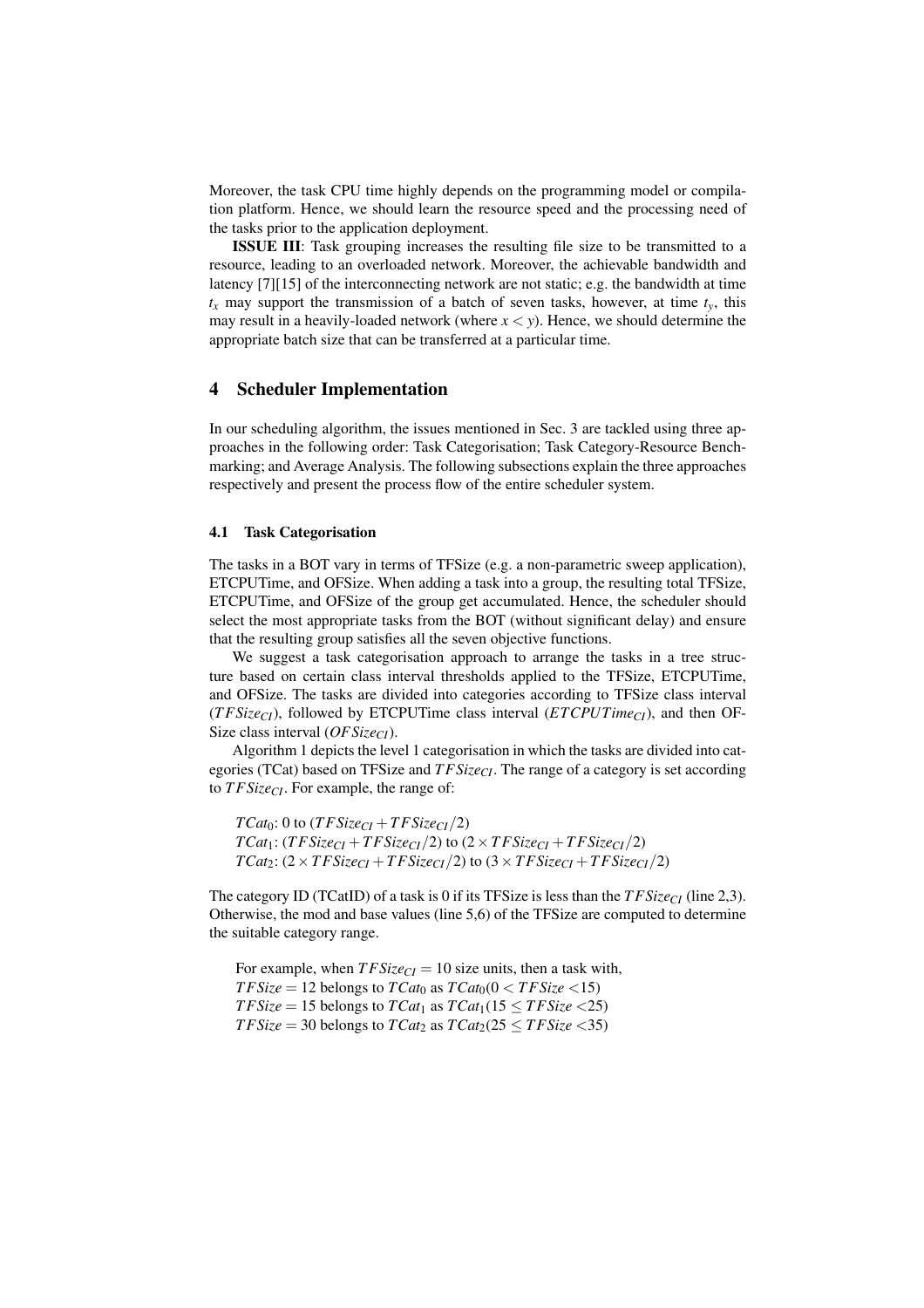#### Algorithm 1: Level 1 Task Categorisation.

Data: Requires *T FSize* of each *T* and *T FSizeCI* 1 for  $i \leftarrow 0$  to  $BOT<sub>TOTAL</sub>$  do 2  $\vert$  if  $T_{i-TFSize} < TFSize_{CI}$  then  $3 \mid \int TCatID \leftarrow 0$ 4 else 5  $\vert$  *ModValue* ←  $T_{i-TFSize}$  mod  $TFSize_{CI}$ 6 **BaseValue** ←  $T_{i-TFSize}$  – ModValue  $7$  **if** *ModValue* < *TFSize*<sub>*CI*</sub>/2 then <sup>8</sup> *TCatID* ← (*BaseValue*/*T FSizeCI*)−1  $9$  else  $10$  *TCatID* ←  $((BaseValue + TFSize_{CI}) / TFSize_{CI}) - 1$ <sup>11</sup> *T<sup>i</sup>* belongs to *TCat* of ID *TCatID*



Fig. 2. Task Categorisation

This is followed by level 2 categorisation; TCat(s) from level 1 is further divided into sub-categories according to ETCPUTime and *ETCPUTimeCI*. The similar categorisation algorithm is applied with ETCPUTime of each task and *ETCPUTimeCI*. Subsequently, level 3 categorisation divides the TCat(s) from level 2 into sub-categories based on OFSize and *OFSizeCI*.

Figure 2 shows an instance of categorisation with  $TFSize_{CI} = 10$ ,  $ETCPUTime_{CI} =$ 6,  $OFSize_{CI} = 10$ . The category(s) at each level is created when there is at least one task belonging to the particular category. For each resulting TCat, the average requirements are computed: average TFSize (AvgTFSize); average ETCPUTime (AvgETCPUTime); and average OFSize (AvgOFSize).

When a new set of tasks arrives at the scheduler, each task is checked for its requirements and assigned to the appropriate TCat; new categories with certain ranges are created as needed. Having this organisation, the scheduler can easily locate the task files (for a group) that obey the utilisation constraints and QoS requirements.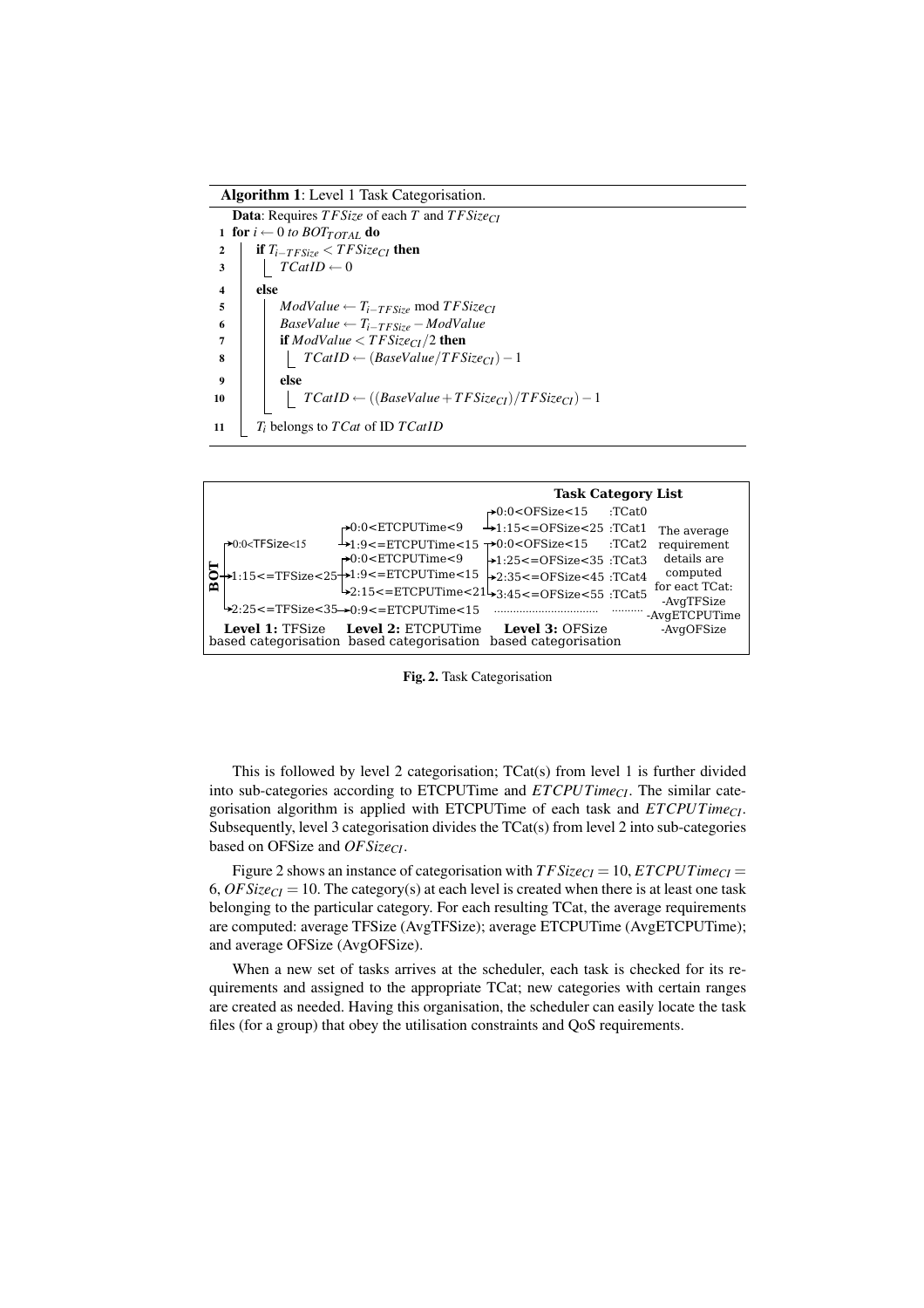#### 4.2 Task Category-Resource Benchmarking

In this benchmark phase, the scheduler selects a few tasks from the categories for further deployment on the resources before scheduling the entire user application. This helps the scheduler to study the capacity, performance, and overhead of the resources and the interconnecting network over the user tasks. It selects *p* tasks from the first *m* dominating categories (based on the total number of tasks in each category) and sends to each resource. The total number of benchmark tasks, *BTasksTOTAL*, can be expressed as:

$$
BTasks_{TOTAL} = m \times p \times GR_{TOTAL} \tag{1}
$$

Upon retrieving the processed output files, the remaining UBudget and UDeadline are updated accordingly, and the following seven actual deployment matrices of each task are computed:

task file transmission time (scheduler-to-resource); CPU time; wall-clock time; processing cost; output file transmission time (resource-to-scheduler); processing overhead; and turnaround time.

Finally, the average of each deployment matrix is computed for each task categoryresource pair. For a category *k*, the average deployment matrices on a resource *j* are expressed as average deployment matrices of  $TCat_k - R_j$ , which consist of:

average task file transmission time (*AvgST RTimek*, *<sup>j</sup>*); average CPU time (*AvgCPUTimek*, *<sup>j</sup>*); average wall-clock time (*AvgWCTimek*, *<sup>j</sup>*); average processing cost (*AvgPCostk*, *<sup>j</sup>*); average output file transmission time (*AvgRT STimek*, *<sup>j</sup>*); average processing overhead ( $AvgOverhead_{k,j}$ ); and average turnaround time ( $AvgTRTime_{k,j}$ ).

The average deployment matrices of those categories which did not participate in the benchmark phase are then updated based on the average ratio of the other categories. Assume that *m* categories have participated in the benchmark phase, then the average matrices of a category can be formulated in the following order:

 $AvgSTRTime_{i,j} = (\sum_{k=0}^{m-1}(AvgTFSize_i \times AvgSTRTime_{k,j}/AvgTFSize_k))/m$  $AvgCPUTime_{i,j} = (\sum_{k=0}^{m-1}(AvgETCPUTime_{i}\times AvgCPUTime_{k,j}/AvgETCPUTime_{k}))/m$  $AvgRTSTime_{i,j}=(\sum_{k=0}^{m-1}(AvgOFSize_i\times AvgRTSTime_{k,j}/AvgOFSize_k))/m$  $AvgPCost_{i,j} = (\sum_{k=0}^{m-1} (AvgCPUTime_{i,j} \times AvgPCost_{k,j} / AvgCPUTime_{k,j}))/m$  $AvgOverhead_{i,j} = (\sum_{k=0}^{m-1} AvgOverhead_{k,j})/m$  $AvgWCTime_{i,j} = AvgCPUTime_{i,j} + AvgOverhead_{i,j}$  $AvgTRTime_{i,j} = AvgWCTime_{i,j} + AvgSTRTime_{i,j} + AvgRTSTime_{i,j}$ 

where,

 $k = 0,1,2,...,TCat_{TOTAL} - 1$ ; TCat ID participated in benchmark.  $j = 0, 1, 2, \dots, GR_{TOTAL} - 1$ ; grid resource ID.

 $i = 0,1,2,...,TCat_{TOTAL} - 1$ ; TCat ID did not participate in benchmark.

m = Total categories participated in benchmark.

In short, the benchmark phase studies the response and performance of the resources and the interconnecting network on each category.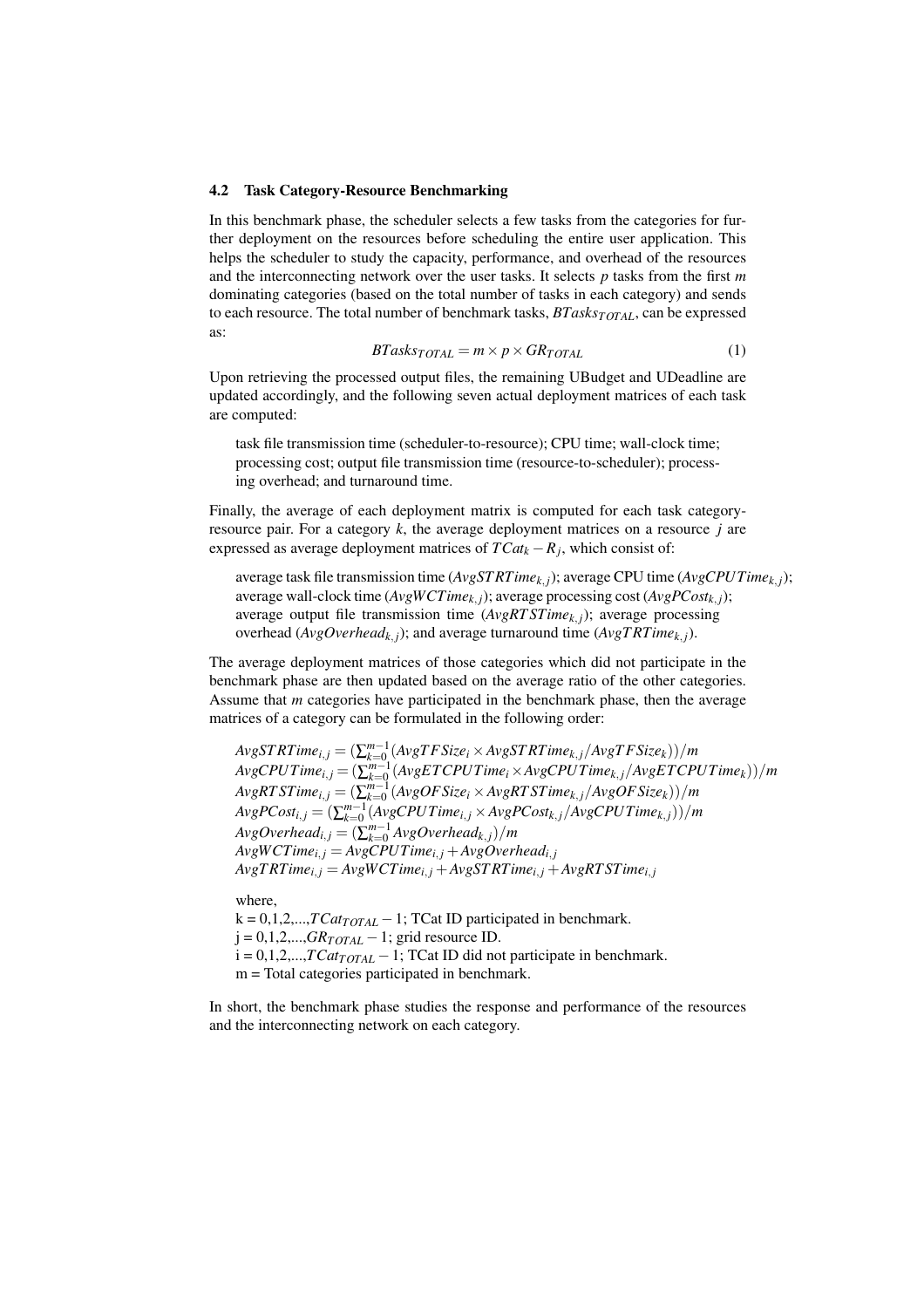

Fig. 3. Process Flow of the Scheduler System

### 4.3 Average Analysis

Knowing the behaviour of the resources and network, we can group the tasks according to the seven objective functions of task granularity. However, as grid resides in a dynamic environment, the deployment matrices of the categories may not reflect the latest grid status after a time period. Therefore, the scheduler should update the deployment matrices of each  $TCat_k - R_j$  pair periodically based on the latest arrived processed task groups.

First, it gets the 'actual' deployment matrices of the latest arrived processed groups. Using the previous  $TCat_k - R_i$  average matrices, it computes the deployment matrices that each task group 'supposed' to get. Then, the ratio 'supposed':'actual' of each deployment matrix is computed to estimate and update the  $TCat_k - R_j$  average matrices. For those categories which did not participate in the latest task groups, their  $TCat_k - R_j$ average matrices get updated based on the ratio of the other categories as explained in Sec. 4.2.

### 4.4 Scheduler Process Flow

Figure 3 presents the process flow of the entire scheduler system. (1) The *Controller* manages the scheduler activity in terms of the flow and periodic average analysis. It ensures that the QoS requirements are satisfied at runtime. (2) The *Task Categorisation* categorises the user tasks. (3) It then invokes the *Benchmark* which selects *BTasksTOTAL* from the categorised BOT for (4,5) further task deployment on the grid resources. (6) The *Output Fetching* collects the processed benchmark tasks and (7,8) the *Average Analysis* module studies the task category-resource or  $TCat_k - R_j$  average deployment matrices. (10) The *Constraint Fetching* retrieves the resource-network utilisation constraints periodically to set the task granularity objective functions. (9,11,12) Having the categorised tasks,  $TCat_k - R_j$  average deployment matrices, and the resource-network utilisation constraints, the *Task Granularity* determines the number of tasks from various categories that can be grouped for a particular resource.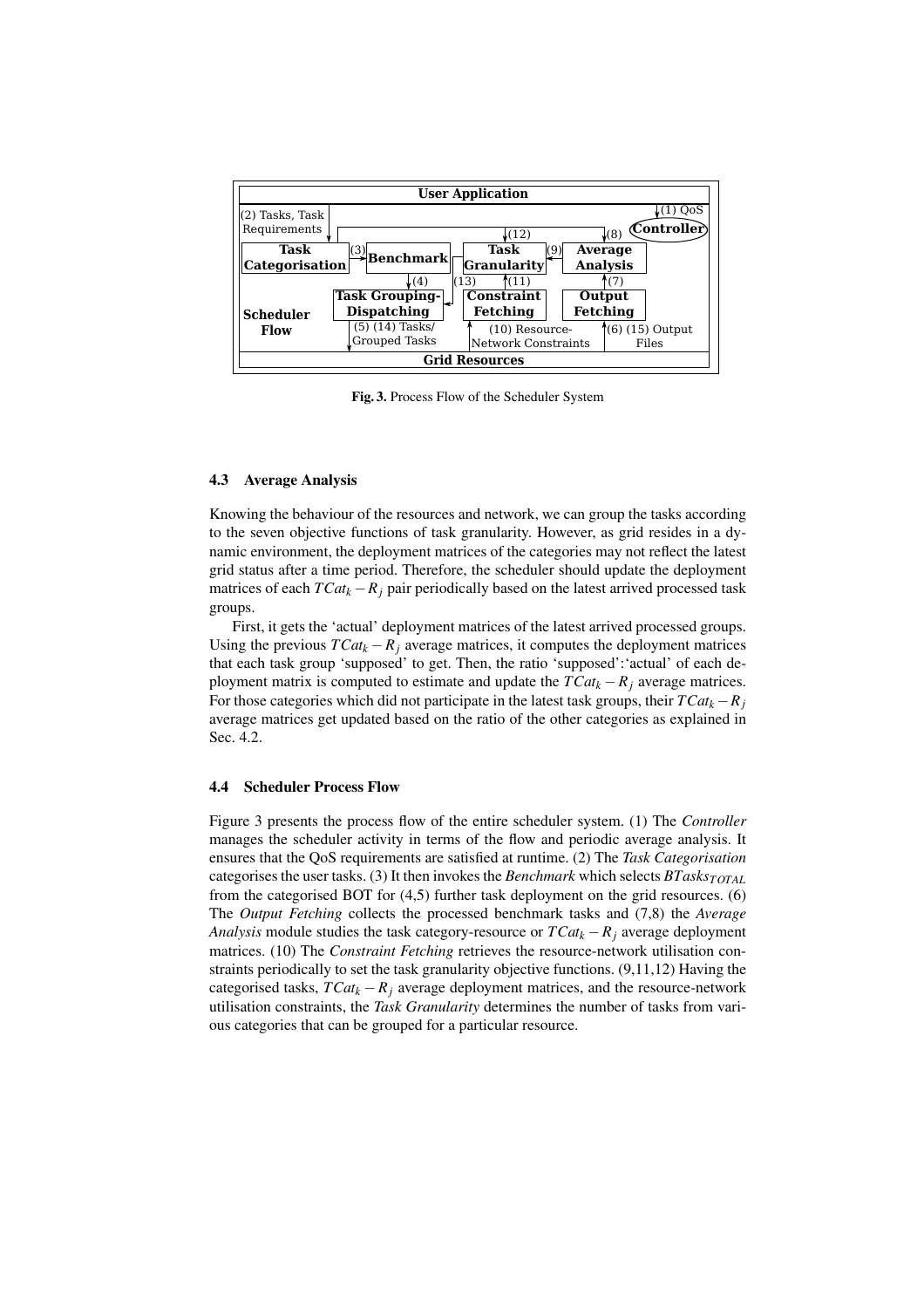When selecting a task from a category, the expected deployment matrices of the resulting group are accumulated from the average task deployment matrices of the particular category. The final granularity must satisfy all the seven objective functions mentioned in Sec. 3 of this paper. The task categorisation process derives the need for enhancing objective 7 to control the total number of tasks that can be selected from a category *k*:

**Objective 7:** Total tasks in *TG* from a  $TCat_k \leq size\_of(TCat_k)$ 

(13,14) Upon setting the granularity, the *Task Grouping-Dispatching* selects and groups the tasks, and transfers the batch to the designated resource. (15) The processed task groups are then collected by the *Output Fetching*; the remaining UBudget and UDeadline are updated accordingly. The cycle (10-15) continues for a certain time period and then the *Controller* signals the *Average Analysis* to update the average deployment matrices of each  $TCat_k - R_j$  to be used by the subsequent task group scheduling and deployment iterations.

### 5 Performance Analysis

The scheduling algorithm is simulated using the GridSim [16]. There are 400-2500 tasks involved in this performance analysis with TFSize (6-40 size units), ETCPUTime (70-130 time units), and OFSize (6-40 size units). The *T FSizeCI*, *ECPUTimeCI*, *OFSizeCI* are of 10 size units each. The QoS constraints are UDeadline (200K-600K time units) and UBudget (6K-8K cost units).

The grid is configured with eight cluster-based resources, each with three processing elements. The processing capacity of a cluster is 200-800 MIPS and the associated utilisation constraints: MaxCPUTime (30-40 time units), MaxWCTime (400-700 time units), MaxSpace (1K-5K size units), MaxTransTime (8K-9K time units), and PCost (3-10 cost units per a time unit). For benchmarking, two tasks are selected from the first four dominating categories. The user submits 400 tasks to the scheduler at start-up time and periodically submits 200 tasks at intervals set by Poisson distribution with λ=1.0 time unit. Figure 4 depicts the performance table/charts of the scheduler from the following experiments.

EXPERIMENT I: First, we trace the performance of the scheduler with three resources  $(R_0-R_2)$ , UBudget=6000 cost units, and UDeadline=200K time units. Table 1 depicts the number of remaining tasks in each TCat during the deployment iterations. Initially, 13 categories are created as indicated in Column I. Column II shows the tasks upon the benchmark phase (*BTasksTOTAL* = 24) with remaining UDeadline=190K time units and UBudget=5815 cost units.

After the benchmark, the task granularity is computed for each resource based on  $TCat_k - R_j$  average deployment matrices. The resulting task groups for the three resources:

 $R_0$ :  $TCat_0(24)$ ,  $R_1$ :  $TCat_0(13) + Tcat_1(56)$ ,  $R_2$ :  $TCat_1(4) + TCat_2(20)$ e.g.  $TCat_0(24)$  indicates 24 tasks from  $TCat_0$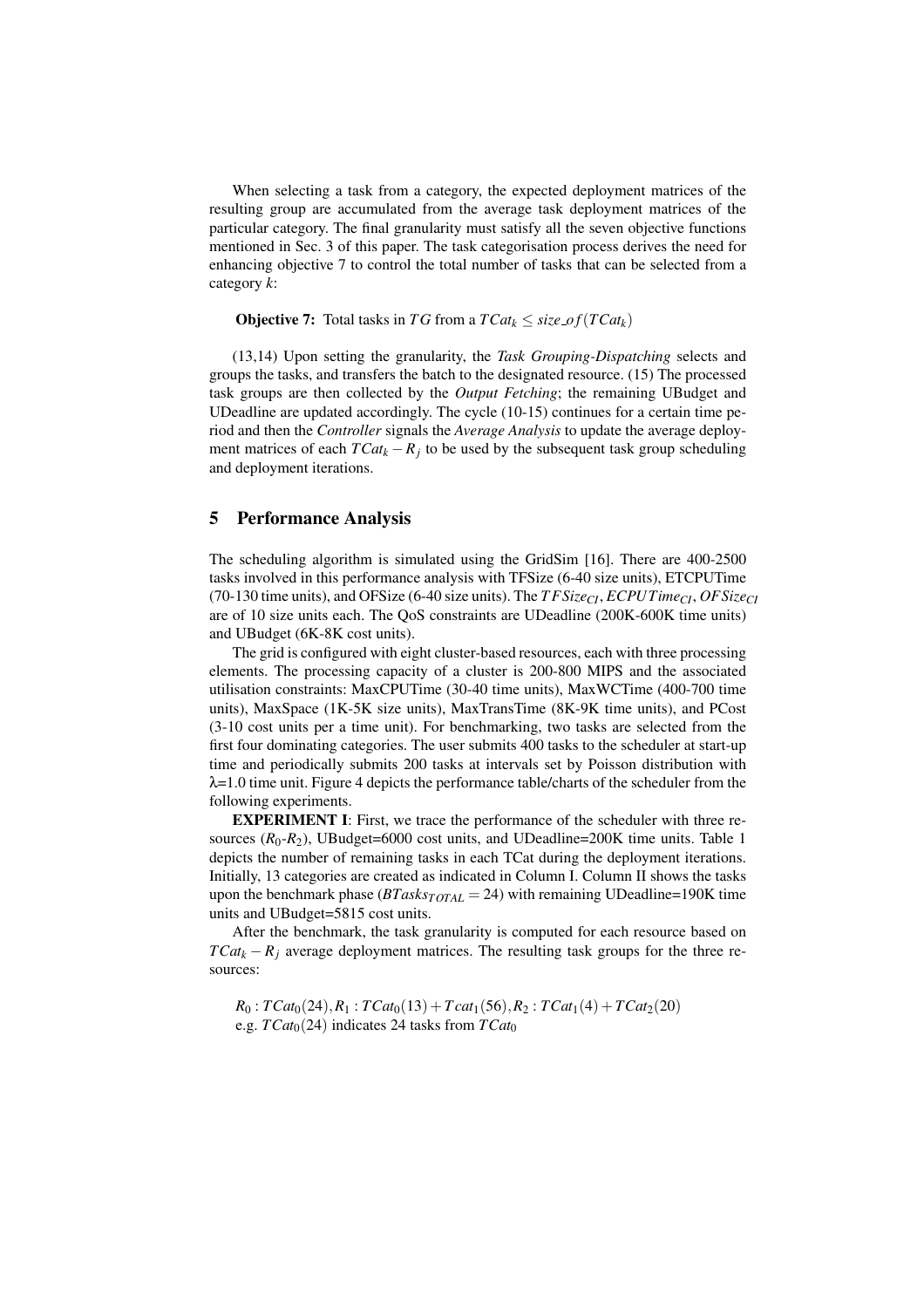Table 1. Remaining Category Tasks

|                                                                                                                                                                                                                    |  |  |  |  |  |  | TCat   0 1 2 3 4 5 6 7 8 9 10 11 12 Total |
|--------------------------------------------------------------------------------------------------------------------------------------------------------------------------------------------------------------------|--|--|--|--|--|--|-------------------------------------------|
| 1 37 66 80 67 2 62 16 35 29 1 3 1 1 400<br>II 37 60 74 61 2 56 16 35 29 1 3 1 1 376<br>III 0 0 54 61 2 56 16 35 29 1 3 1 1 259<br>IV 0 0 20 9 2 56 16 35 29 1 3 1 1 173<br>V 15 45 63 38 3 82 23 51 44 2 4 2 1 373 |  |  |  |  |  |  |                                           |
|                                                                                                                                                                                                                    |  |  |  |  |  |  |                                           |
|                                                                                                                                                                                                                    |  |  |  |  |  |  |                                           |
|                                                                                                                                                                                                                    |  |  |  |  |  |  |                                           |
|                                                                                                                                                                                                                    |  |  |  |  |  |  |                                           |
|                                                                                                                                                                                                                    |  |  |  |  |  |  | VI 0 0 0 0 0 31 11 83 74 4 6 4 1 214      |

Table 2. The Validation of Task Granularity

| R Estimated Average Matrices according<br><b>Actual Deployment</b><br>Average |  |  |  |  |  |  |  |
|-------------------------------------------------------------------------------|--|--|--|--|--|--|--|
| Matrices of the<br>Deployment                                                 |  |  |  |  |  |  |  |
| Matrices of the<br><b>Processed Task</b>                                      |  |  |  |  |  |  |  |
| Groups (Proposed<br>Processed                                                 |  |  |  |  |  |  |  |
| Scheduler)<br><b>Individual Tasks</b>                                         |  |  |  |  |  |  |  |
| (Conventional                                                                 |  |  |  |  |  |  |  |
| Scheduler)                                                                    |  |  |  |  |  |  |  |
| CPU time:22<br>CPU time:1.6<br>AvgCPUTime:29 vs MaxCPUTime:30                 |  |  |  |  |  |  |  |
| AvgWCTime:31 vs MaxWCTime:700<br>Wall-clock time:25<br>Wall-clock time:2      |  |  |  |  |  |  |  |
| Transmission<br>Transmission                                                  |  |  |  |  |  |  |  |
| time: 1712<br>time:634                                                        |  |  |  |  |  |  |  |
| Space:355<br>Space:20                                                         |  |  |  |  |  |  |  |
| Processing cost:66<br>Processing cost:4.8                                     |  |  |  |  |  |  |  |
|                                                                               |  |  |  |  |  |  |  |
| AvgCPUTime:49 vs MaxCPUTime:50<br>CPU time:34<br>CPU time:1.1                 |  |  |  |  |  |  |  |
| AvgWCTime:53 vs MaxWCTime:700<br>Wall-clock time:38<br>Wall-clock time:2      |  |  |  |  |  |  |  |
| Transmission<br>Transmission                                                  |  |  |  |  |  |  |  |
| time:4900<br>time:564                                                         |  |  |  |  |  |  |  |
| Space:1113<br>Space:20                                                        |  |  |  |  |  |  |  |
| Processing cost:204<br>Processing cost:6.6                                    |  |  |  |  |  |  |  |
| AvgTRTime: 7365 vs UDeadline: 190K                                            |  |  |  |  |  |  |  |
| <b>Processed Task and Task Group Counts</b>                                   |  |  |  |  |  |  |  |
| <b>Tasks</b><br>1200                                                          |  |  |  |  |  |  |  |
| Task<br>1000                                                                  |  |  |  |  |  |  |  |
| Number of Tasks<br>Groups<br>800                                              |  |  |  |  |  |  |  |
| 600                                                                           |  |  |  |  |  |  |  |
| 400                                                                           |  |  |  |  |  |  |  |
| 200                                                                           |  |  |  |  |  |  |  |
| 0                                                                             |  |  |  |  |  |  |  |
| $\overline{2}$<br>3<br>5<br>$\mathbf{1}$<br>6<br>7<br>Δ<br>8                  |  |  |  |  |  |  |  |
| <b>Time Intervals</b>                                                         |  |  |  |  |  |  |  |
| Chart (b)                                                                     |  |  |  |  |  |  |  |
| AvgTRTime:965 vs UDeadline:190K<br>AvgSpace:1274 vs MaxSpace:10000            |  |  |  |  |  |  |  |

Fig. 4. Performance Tables and Charts of the Proposed Scheduler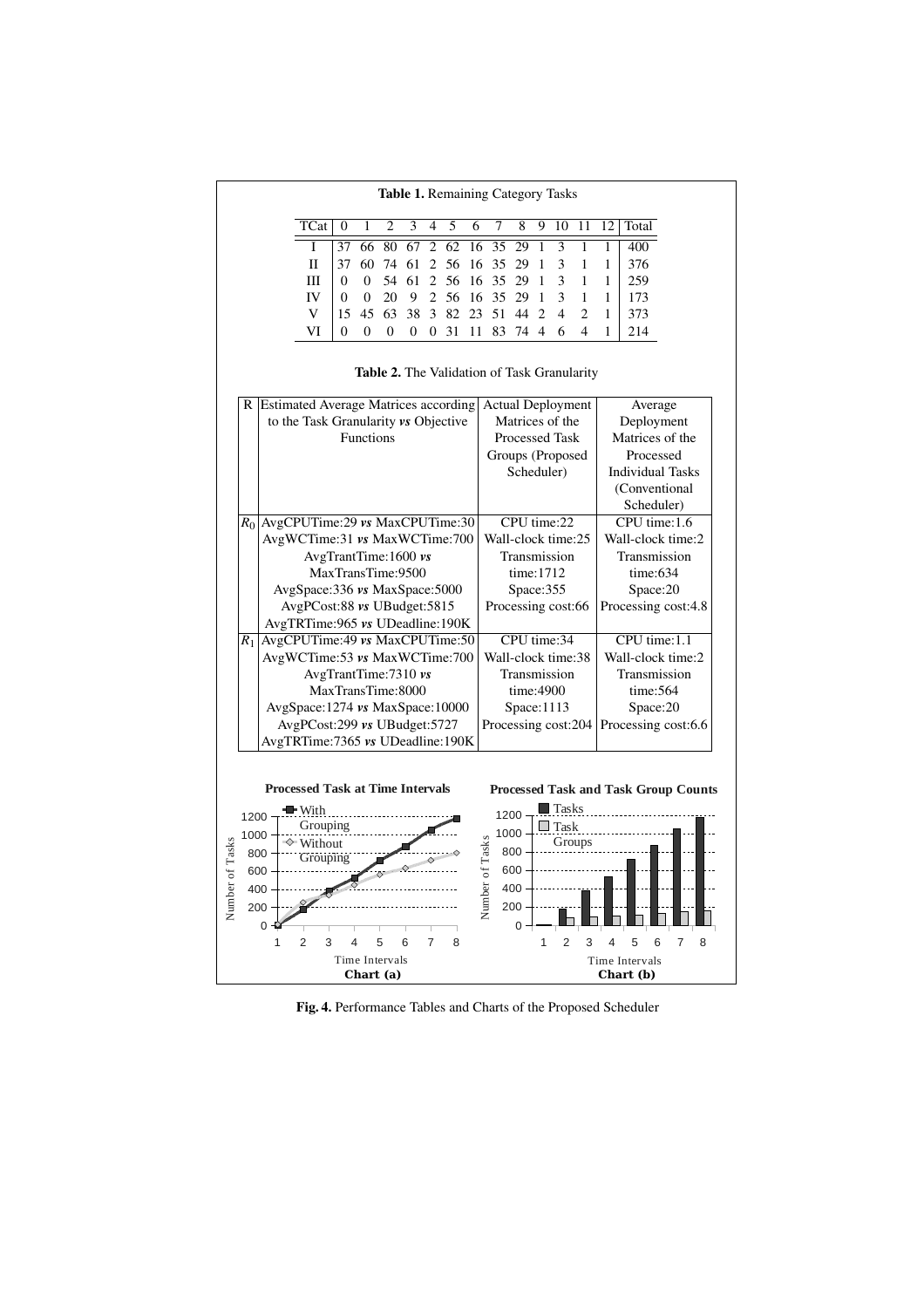Table 2 shows how the estimated granularities for  $R_0$  and  $R_1$  adhere to the constraints in the objective functions. The actual deployment matrices of the relevant processed task groups prove that the scheduling algorithm fulfills all the seven objective functions for deploying 117 tasks (Table 1, Column III) in batches. The next iteration uses the same average deployment matrices, resulting in groups with  $R_0$ :  $TCat_1(17)$ ,  $R_1$ :  $TCat_2(17) + Tcat_3(19), R_2$ :  $TCat_3(33)$ ; Column IV indicates the remaining 173 tasks.

After this point, a new set of 200 tasks arrived at the scheduler (Column V). The subsequent iteration is guided by the average analysis and task groups are formed based on the latest grid status;  $R_0$ :  $TCat_0(15) + TCat_1(14), R_1$ :  $TCat_1(31) + TCat_2(19), R_2$ :  $TCat<sub>2</sub>(44) + TCat<sub>3</sub>(1)$ . The scheduler flow continues with average analysis, task granularity, grouping, deployment and new task arrival. At the end, the scheduler managed to complete 786 tasks out of 1000 within the UDeadline (Column VI). For comparison purpose, a similar experiment was conducted with conventional task scheduling (deploying tasks one-by-one). The scheduler deployed only 500 tasks out of 1000 within the UDeadline.

An instance of average deployment matrices of the conventional scheduler is shown in Table 2.  $R_0$  manage to process 24 tasks (in a group) in 1759 time units which can be averaged as 73.29 time units per task. However, the conventional scheduler spent 637.6 time units to process one task; 99.4% of the deployment time is used for file transmission purpose. This indicates that a grid environment is not suitable for lightweight tasks. Hence, there is a strong need for the proposed scheduler which can adaptively resize the batch size for efficient grid utilisation.

EXPERIMENT II: Here, we conduct the simulation in an environment of eight resources with UDeadline=600K time units and UBudget=8000 cost units. The charts in Fig. 4 show the performance based on the observations at eight time intervals upon scheduler start-up. After the second interval, the scheduler produced better outcome throughout the application deployment in terms of total processed tasks as shown in Chart (a). For example, our scheduler successfully executed 1181 tasks by interval 8, whereas the conventional scheduler executed only 800 tasks, resulting in a performance improvement of 47.63%. Chart (b) depicts the task and task group counts processed by the proposed scheduler. For example, 716 tasks are successfully processed by our scheduler at interval 5 (Chart (a)). Interval 5 on Chart (b) indicates that there are only 113 file transmissions needed to process the 716 tasks (24 benchmark tasks and 89 groups). However, the conventional scheduler had 560 file transmissions by this interval (Chart (a)), an additional communication overhead of 20.18%.

## 6 Conclusion

The proposed scheduling algorithm uses simple statistical computations to decide on the task granularity that satisfies the current resource-network utilisation constraints and user's QoS requirements. The experiments prove that the scheduler leads towards an economic and efficient usage of grid resources and network utilities. The scheduler is currently being implemented for real grid applications. In future, the algorithm will be adapted to support work-flow application models. The scheduler will be improved to deal with unforeseen circumstances such as task failure and migration as well.